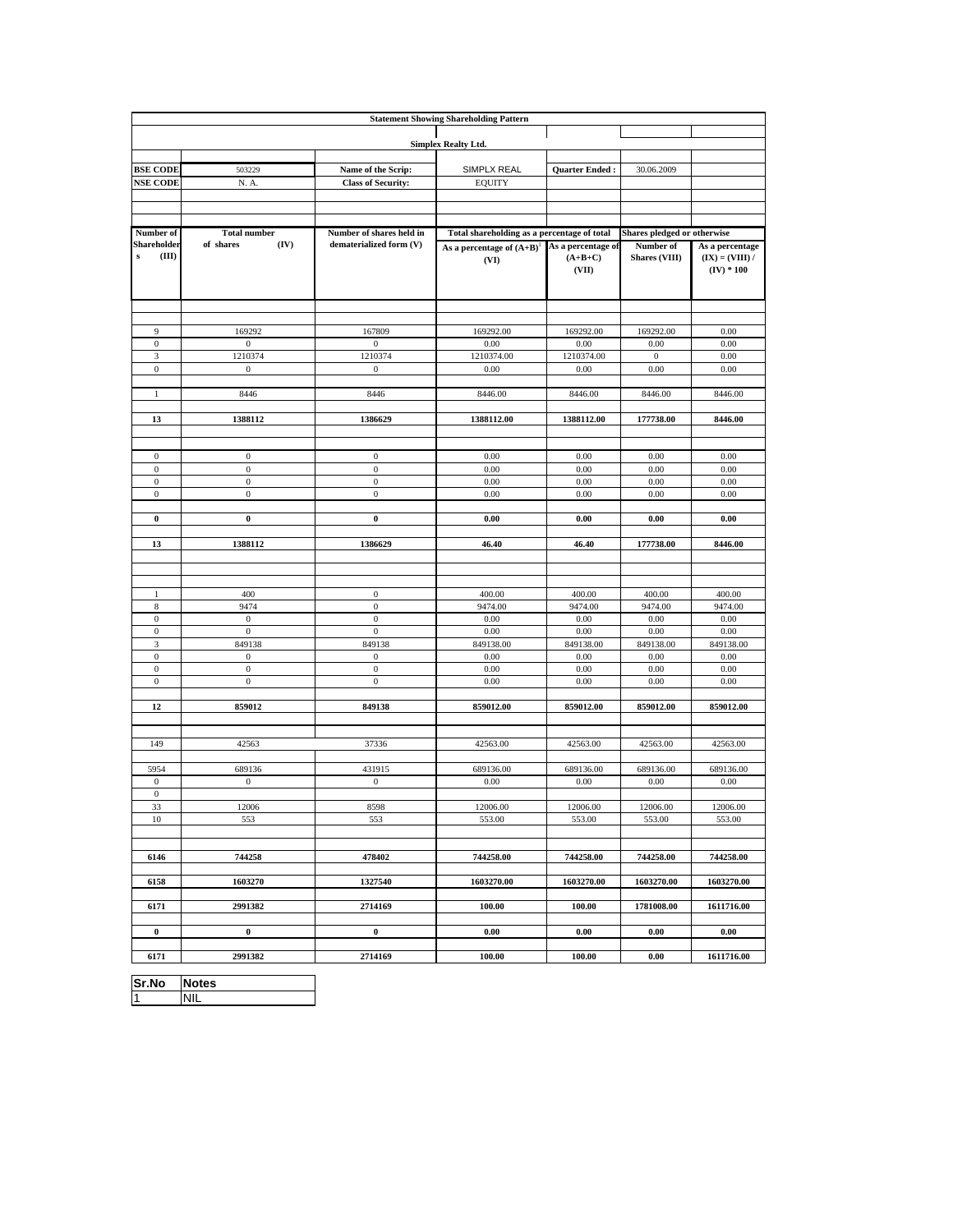| (I)(b)                  | Statement showing Shareholding of persons belonging to the category    |                                  |                                                                                                                                                     |                                        |                                   |                           |
|-------------------------|------------------------------------------------------------------------|----------------------------------|-----------------------------------------------------------------------------------------------------------------------------------------------------|----------------------------------------|-----------------------------------|---------------------------|
|                         | "Promoter and Promoter Group"                                          |                                  |                                                                                                                                                     |                                        |                                   |                           |
|                         |                                                                        |                                  |                                                                                                                                                     |                                        |                                   |                           |
| Sr. No.<br>$($ $\Gamma$ | Name of the shareholder<br>(Common shareholding is<br>clubbed)<br>(II) | <b>Number of shares</b><br>(III) | Shares as a percentage of<br>total number of shares {i.e.,<br>Grand Total $(A)+(B)+(C)$<br>indicated in Statement at<br>para $(I)(a)$ above} $(IV)$ | Shares Pledged or otherwise encumbered |                                   |                           |
|                         |                                                                        |                                  |                                                                                                                                                     | <b>Number</b><br>(V)                   | % to total shares<br>(VI)<br>held | % to grand Total<br>(VII) |
| 1                       | Nandan S. Damani                                                       | 33699                            | 1.13                                                                                                                                                | $\mathbf{0}$                           | 0.00                              | $\mathbf{0}$              |
| $\overline{2}$          | Nandan S. Damani                                                       | 48910                            | 1.64                                                                                                                                                | $\overline{0}$                         | 0.00                              | $\mathbf{0}$              |
| 3                       | Devratan Bagri                                                         | 33                               | 0.00                                                                                                                                                | $\mathbf{0}$                           | 0.00                              | $\mathbf{0}$              |
| $\overline{4}$          | Nalini Somany                                                          | 500                              | 0.02                                                                                                                                                | $\mathbf{0}$                           | 0.00                              | $\mathbf{0}$              |
| 5                       | Sanjay Nandan Damani                                                   | 23950                            | 0.80                                                                                                                                                | $\mathbf{0}$                           | 0.00                              | $\mathbf{0}$              |
| 6                       | Shashi A. Patodia                                                      | 9314                             | 0.31                                                                                                                                                | $\mathbf{0}$                           | 0.00                              | $\mathbf{0}$              |
| $\tau$                  | Shreelekha N. Damani                                                   | 51936                            | 1.74                                                                                                                                                | $\mathbf{0}$                           | 0.00                              | $\mathbf{0}$              |
| 8                       | Sumita Somany                                                          | 50                               | 0.00                                                                                                                                                | $\mathbf{0}$                           | 0.00                              | $\mathbf{0}$              |
| 9                       | Surendra Kumar Somany                                                  | 900                              | 0.03                                                                                                                                                | $\mathbf{0}$                           | 0.00                              | $\mathbf{0}$              |
| 10                      | Lucky Vyapaar & Holdings Pvt.Ltd.                                      | 34409                            | 1.15                                                                                                                                                | $\mathbf{0}$                           | 0.00                              | $\mathbf{0}$              |
| 11                      | Lucky Vyapaar & Holdings Pvt.Ltd.                                      | 685673                           | 22.92                                                                                                                                               | $\Omega$                               | 0.00                              | $\mathbf{0}$              |
| 12                      | New Textiles Ltd.                                                      | 490292                           | 16.39                                                                                                                                               | $\mathbf{0}$                           | 0.00                              | $\mathbf{0}$              |
| 13                      | Nandan S. Damani Family Trust                                          | 8446                             | 0.28                                                                                                                                                | $\mathbf{0}$                           | 0.00                              | $\mathbf{0}$              |
|                         |                                                                        |                                  |                                                                                                                                                     |                                        |                                   |                           |
|                         | <b>TOTAL</b>                                                           | 1.388.112                        | 46.40                                                                                                                                               | $\mathbf{0}$                           | 0.00                              | 0.00                      |

**(I)(c) Statement showing Shareholding of persons belonging to the category "Public" and holding more than 1% of the total number of shares**

| Sr. No.        | Name of the shareholder      | <b>Number of shares</b> | Shares as a percentage of total number of shares {i.e., Grand Total $(A)+(B)+(C)$ |  |
|----------------|------------------------------|-------------------------|-----------------------------------------------------------------------------------|--|
|                |                              |                         | indicated in Statement at para (I)(a) above}                                      |  |
|                |                              |                         |                                                                                   |  |
|                |                              |                         |                                                                                   |  |
|                |                              |                         |                                                                                   |  |
|                |                              |                         |                                                                                   |  |
|                |                              |                         |                                                                                   |  |
|                |                              |                         |                                                                                   |  |
|                |                              |                         |                                                                                   |  |
|                | LIFE INSURANCE CORPORATION O | 749519                  | 25.06                                                                             |  |
| $\overline{2}$ | THE ORIENTAL INSURANCE COMP. | 99566                   | 3.33                                                                              |  |
|                |                              |                         |                                                                                   |  |
|                |                              |                         |                                                                                   |  |
|                |                              |                         |                                                                                   |  |
| <b>TOTAL</b>   |                              | 849,085                 | 28.38                                                                             |  |

**(I)(d) Statement showing details of locked-in shares**

| Sr. No.      | Name of the shareholder | <b>Category of Shareholders</b><br>(Promoters/Public) | Number of locked-in<br>shares | Locked-in shares as a percentage of total number<br>of shares {i.e., Grand Total $(A)+(B)+(C)$ indicated<br>in Statement at para $(I)(a)$ above} |
|--------------|-------------------------|-------------------------------------------------------|-------------------------------|--------------------------------------------------------------------------------------------------------------------------------------------------|
|              | NIL.                    |                                                       |                               |                                                                                                                                                  |
| <b>TOTAL</b> |                         |                                                       | 0                             | 0.00                                                                                                                                             |

**(II)(a)**

**Statement showing details of Depository Receipts (DRs)** 

| Sr. No.      | Type of outstanding DR (ADRs,<br>GDRs, SDRs, etc.) | Number of outstanding<br><b>DRs</b> | <b>Number of shares</b><br>underlying outstanding DRs | Shares underlying outstanding DRs as a percentage of<br>total number of shares {i.e., Grand Total $(A)+(B)+(C)$<br>indicated in Statement at para $(I)(a)$ above |
|--------------|----------------------------------------------------|-------------------------------------|-------------------------------------------------------|------------------------------------------------------------------------------------------------------------------------------------------------------------------|
|              | NIL                                                |                                     |                                                       | 0.00                                                                                                                                                             |
|              |                                                    |                                     |                                                       |                                                                                                                                                                  |
| <b>TOTAL</b> |                                                    |                                     |                                                       | 0.00                                                                                                                                                             |